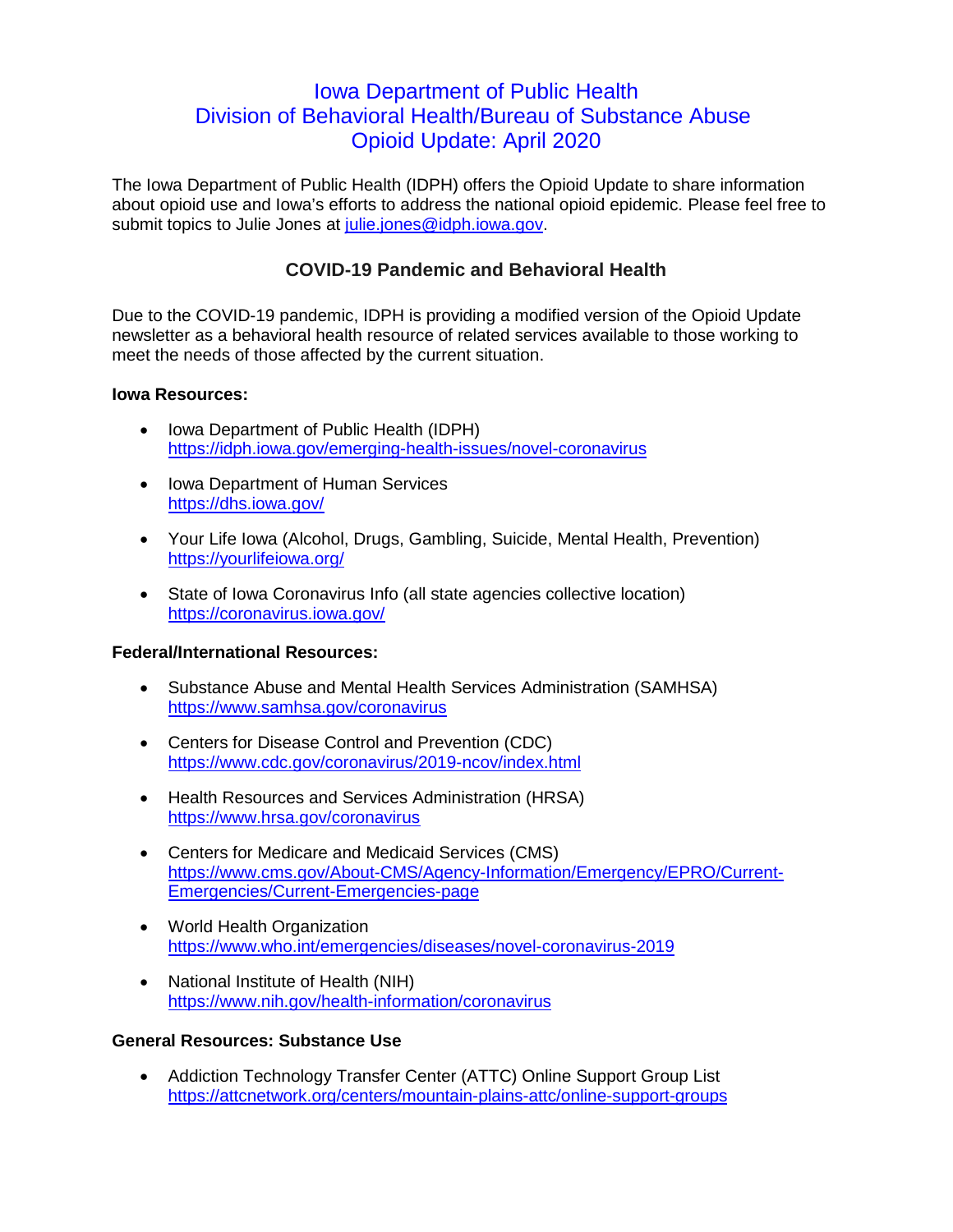- COVID-19: Potential Implications for Individuals with Substance Use Disorders [https://www.drugabuse.gov/about-nida/noras-blog/2020/03/covid-19-potential](https://www.drugabuse.gov/about-nida/noras-blog/2020/03/covid-19-potential-implications-individuals-substance-use-disorders)[implications-individuals-substance-use-disorders](https://www.drugabuse.gov/about-nida/noras-blog/2020/03/covid-19-potential-implications-individuals-substance-use-disorders)
- Considerations for the Care and Treatment of Mental and Substance Use Disorders in the COVID-19 Epidemic [https://www.samhsa.gov/sites/default/files/considerations-care-treatment-mental](https://www.samhsa.gov/sites/default/files/considerations-care-treatment-mental-substance-use-disorders-covid19.pdf)[substance-use-disorders-covid19.pdf](https://www.samhsa.gov/sites/default/files/considerations-care-treatment-mental-substance-use-disorders-covid19.pdf)
- COVID-19 Guidance for People Who Use Drugs and Harm Reduction Programs [https://harmreduction.org/miscellaneous/covid-19-guidance-for-people-who-use-drugs](https://harmreduction.org/miscellaneous/covid-19-guidance-for-people-who-use-drugs-and-harm-reduction-programs/)[and-harm-reduction-programs/](https://harmreduction.org/miscellaneous/covid-19-guidance-for-people-who-use-drugs-and-harm-reduction-programs/)
- COVID-19 Resources for Addiction Professionals: National Association for Alcoholism and Drug Abuse Counselors (NAADAC) <https://www.naadac.org/covid-19-resources>
- American Society of Addiction Medicine (ASAM) COVID-19 Resources <https://www.asam.org/Quality-Science/covid-19-coronavirus>

### **General Resources: Mental Health**

- Strategies for Coping with Coronavirus (NAMI) [https://www.nami.org/Blogs/NAMI-Blog/March-2020/Coronavirus-Mental-Health-Coping-](https://www.nami.org/Blogs/NAMI-Blog/March-2020/Coronavirus-Mental-Health-Coping-Strategies)**[Strategies](https://www.nami.org/Blogs/NAMI-Blog/March-2020/Coronavirus-Mental-Health-Coping-Strategies)**
- NAMI COVID-19 Resource and Information Guide [https://www.nami.org/getattachment/About-NAMI/NAMI-News/2020/NAMI-Updates-on](https://www.nami.org/getattachment/About-NAMI/NAMI-News/2020/NAMI-Updates-on-the-Coronavirus/COVID-19-Updated-Guide-1.pdf)[the-Coronavirus/COVID-19-Updated-Guide-1.pdf](https://www.nami.org/getattachment/About-NAMI/NAMI-News/2020/NAMI-Updates-on-the-Coronavirus/COVID-19-Updated-Guide-1.pdf)
- Mental Health During an Infection Disease Outbreak [https://www.psychiatry.org/news-room/apa-blogs/apa-blog/2020/02/coronavirus-and](https://www.psychiatry.org/news-room/apa-blogs/apa-blog/2020/02/coronavirus-and-mental-health-taking-care-of-ourselves-during-infectious-disease-outbreaks)[mental-health-taking-care-of-ourselves-during-infectious-disease-outbreaks](https://www.psychiatry.org/news-room/apa-blogs/apa-blog/2020/02/coronavirus-and-mental-health-taking-care-of-ourselves-during-infectious-disease-outbreaks)
- General Resources from the American Psychological Association <https://www.apa.org/practice/programs/dmhi/research-information/pandemics>

### **General Resources: Workforce**

- Psychologists' Advice for Newly Remote Workers <https://www.apa.org/news/apa/2020/03/newly-remote-workers>
- A Webinar for Public Health Officials [https://www.apa.org/practice/programs/dmhi/research-information/covid-19-webinar](https://www.apa.org/practice/programs/dmhi/research-information/covid-19-webinar-pubic-officials.pdf)[pubic-officials.pdf](https://www.apa.org/practice/programs/dmhi/research-information/covid-19-webinar-pubic-officials.pdf)
- Isolation Guidance for Essential Services Personnel [https://idph.iowa.gov/Portals/1/userfiles/7/3222020UpdatedIsolation%20guidance%20for](https://idph.iowa.gov/Portals/1/userfiles/7/3222020UpdatedIsolation%20guidance%20for%20Iowa%20essential%20services%20personnel.pdf) [%20Iowa%20essential%20services%20personnel.pdf](https://idph.iowa.gov/Portals/1/userfiles/7/3222020UpdatedIsolation%20guidance%20for%20Iowa%20essential%20services%20personnel.pdf)
- COVID-19 FAQs for Law Enforcement [https://idph.iowa.gov/Portals/1/userfiles/7/Law%20Enforcement%20Frequently%20Aske](https://idph.iowa.gov/Portals/1/userfiles/7/Law%20Enforcement%20Frequently%20Asked%20Questions_1.pdf) [d%20Questions\\_1.pdf](https://idph.iowa.gov/Portals/1/userfiles/7/Law%20Enforcement%20Frequently%20Asked%20Questions_1.pdf)
- How Leaders can Maximize Trust and Minimize Stress during COVID-19 <https://www.apa.org/news/apa/2020/03/covid-19-leadership>